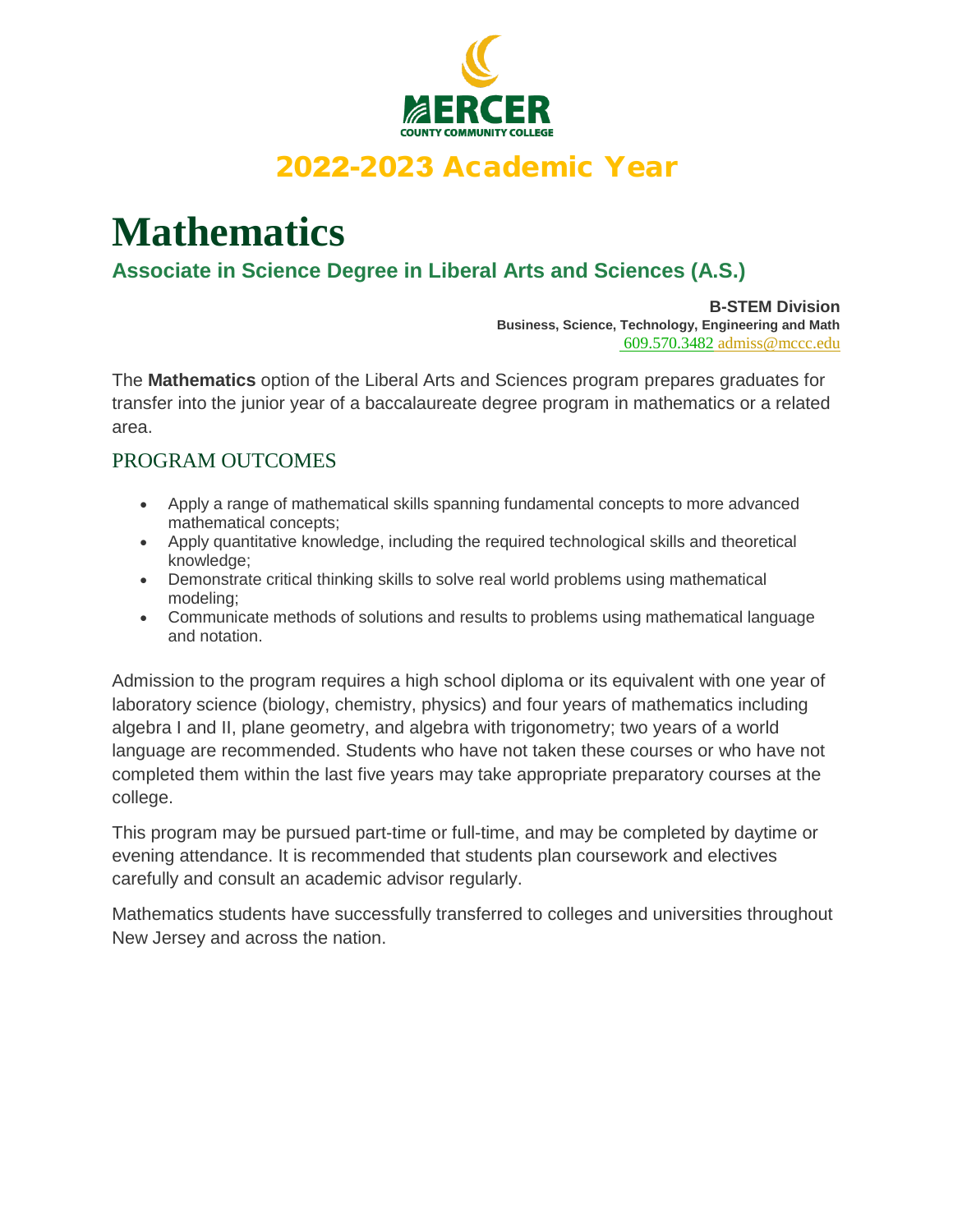## **DEGREE CURRICULUM**

2022-2023 Academic Year **MATH.AS CIP 240101**

The course sequence below represents a recommended example of how this degree program can be completed in two years, presuming a Fall Term start and satisfaction of all Developmental Studies (foundation courses) requirements and prerequisites. Actual approaches toward completion depend on each student's anticipated transfer institution, career objectives, or other individual circumstances.

Students are encouraged to meet regularly with an academic advisor or Success Coach to consider options, establish plans, and monitor progress.

| Code                  | <b>Course (lecture/lab hours)</b>                                                                                                                                                                                                                                                                                                                           | <b>Credits</b> | <b>To Do This Semester</b>                                                                                                     |
|-----------------------|-------------------------------------------------------------------------------------------------------------------------------------------------------------------------------------------------------------------------------------------------------------------------------------------------------------------------------------------------------------|----------------|--------------------------------------------------------------------------------------------------------------------------------|
| <b>FIRST SEMESTER</b> |                                                                                                                                                                                                                                                                                                                                                             |                |                                                                                                                                |
| <b>MAT 151</b>        | Calculus I for the Mathematical and Physical Sciences<br>(4/0)                                                                                                                                                                                                                                                                                              | 4              | $\checkmark$ Meet with your faculty<br>advisor to complete an<br>academic plan. Make sure                                      |
| <b>CSW 100</b>        | College Success and Personal Wellness (2/0)<br>Some exemptions apply. Consult academic advisor for<br>details.                                                                                                                                                                                                                                              | $\overline{2}$ | you are aware of any<br>course prerequisites you<br>may need to take, and how<br>long it will take to complete<br>your degree. |
| <b>ENG 101</b>        | English Composition I (3/0)                                                                                                                                                                                                                                                                                                                                 | 3              | √ Use your online tools:<br>Check                                                                                              |
|                       | Lab Science general education elective<br>PHY 115 and 215 recommended. BIO 101 and 102 or CHE 101<br>٠<br>and 102 may be selected if they serve a transfer need.                                                                                                                                                                                            | $\overline{4}$ | your MercerMail daily,<br>utilize features of Office<br>365, and get to<br>know Student Planning.<br>√ Take advantage          |
|                       | <b>General Education elective</b>                                                                                                                                                                                                                                                                                                                           | 3              | of Learning<br>Centers or Online<br>Tutoring to support your                                                                   |
|                       | For the program's three General Education electives, select<br>$\bullet$<br>either [A] two semesters of a world language and one course<br>from the Social Science general education category; or [B] two<br>courses from the Social Science general education category<br>and one from the Humanities general education category (PHI<br>113 recommended). |                | studies and assignments.                                                                                                       |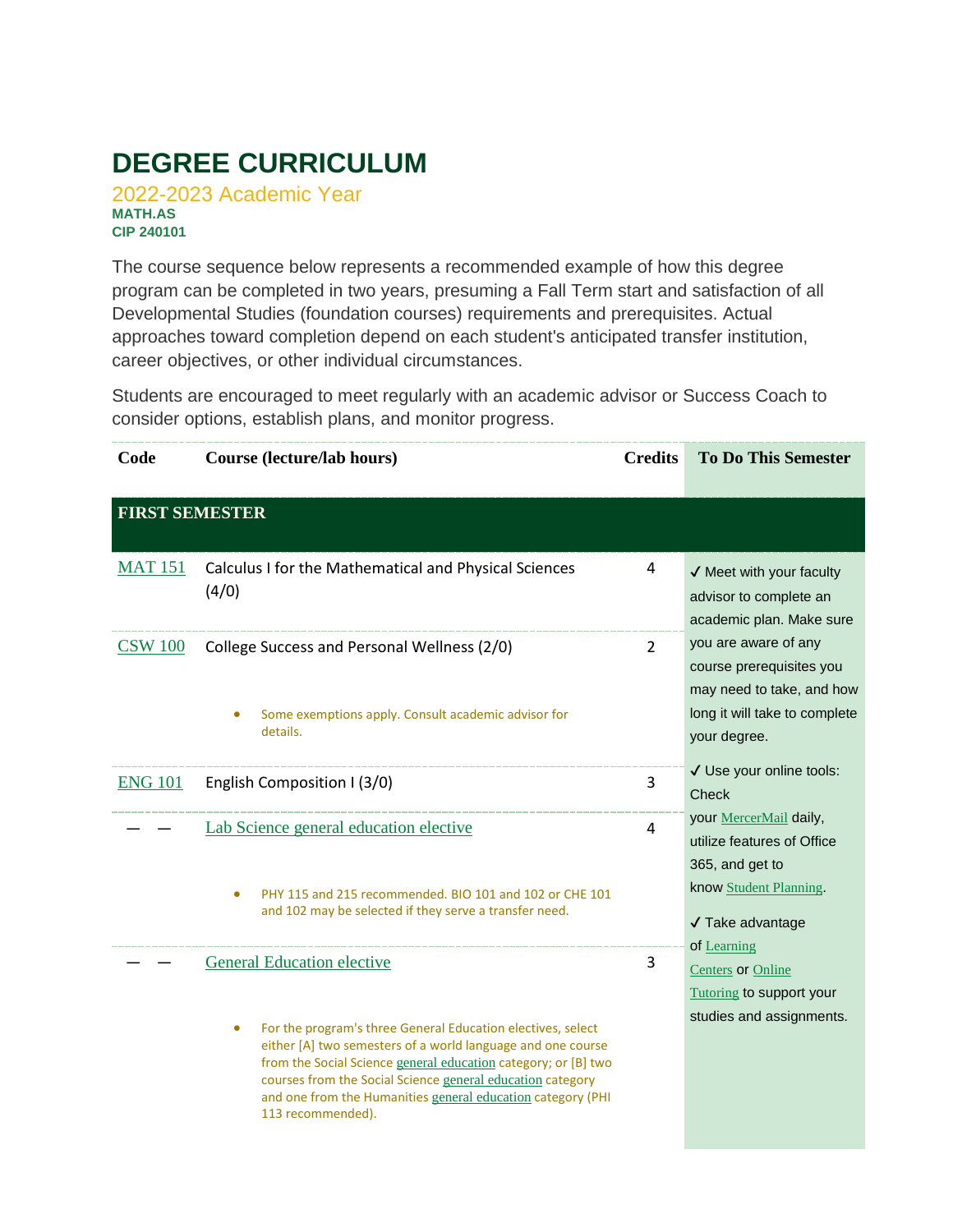|                       | <b>SECOND SEMESTER</b>                                                                                                                                                        |        |                                                                                                                                                                                                                                                                                                                                                                                                                                                       |
|-----------------------|-------------------------------------------------------------------------------------------------------------------------------------------------------------------------------|--------|-------------------------------------------------------------------------------------------------------------------------------------------------------------------------------------------------------------------------------------------------------------------------------------------------------------------------------------------------------------------------------------------------------------------------------------------------------|
| <b>MAT 152</b>        | Calculus II for the Mathematical and Physical Sciences<br>(4/0)                                                                                                               | 4      | ✔ Transitioning to college<br>can be challenging. Meet<br>with your Success Coach for                                                                                                                                                                                                                                                                                                                                                                 |
| <b>ENG 102</b>        | English Composition II (3/0)                                                                                                                                                  | 3      | guidance and support.                                                                                                                                                                                                                                                                                                                                                                                                                                 |
|                       | Lab Science general education elective                                                                                                                                        | 4      | ✔ Apply for financial aid by<br>May 1.                                                                                                                                                                                                                                                                                                                                                                                                                |
|                       | PHY 115 and 215 recommended. BIO 101 and 102 or CHE 101<br>and 102 may be selected if they serve a transfer need.                                                             |        | √ Contact professors with<br>questions and use their<br>office hours to develop a                                                                                                                                                                                                                                                                                                                                                                     |
|                       | Program elective<br>Based on student's transfer needs and interests, for Program<br>٠<br>electives select either [A] three 4-credit courses; or [B] four<br>3-credit courses. | 4 or 3 | connection.<br>✔ Apply for Continuing<br>Student scholarships<br>at www.mccc.edu/m-<br>scholarships.<br>√ Begin attending college<br>transfer events and visit<br>campuses. Be sure to visit<br>the Transfer<br><b>Services</b> and Career<br>Services offices to get to<br>know how the transfer<br>process works and to<br>explore career options.<br>√ Plan for how you will<br>complete transfer<br>applications while finishing<br>your classes. |
| <b>THIRD SEMESTER</b> |                                                                                                                                                                               |        |                                                                                                                                                                                                                                                                                                                                                                                                                                                       |
| <b>MAT 251</b>        | Calculus III (4/0)                                                                                                                                                            | 4      | √ Keep in contact with<br>each professor and your                                                                                                                                                                                                                                                                                                                                                                                                     |
| <b>CMN 111</b>        | Speech: Human Communication (3/0)                                                                                                                                             |        | faculty advisor. Make sure                                                                                                                                                                                                                                                                                                                                                                                                                            |
|                       | OR                                                                                                                                                                            | 3      | you are on track to<br>graduate.                                                                                                                                                                                                                                                                                                                                                                                                                      |
| <b>CMN 112</b>        | Public Speaking (3/0)                                                                                                                                                         |        |                                                                                                                                                                                                                                                                                                                                                                                                                                                       |